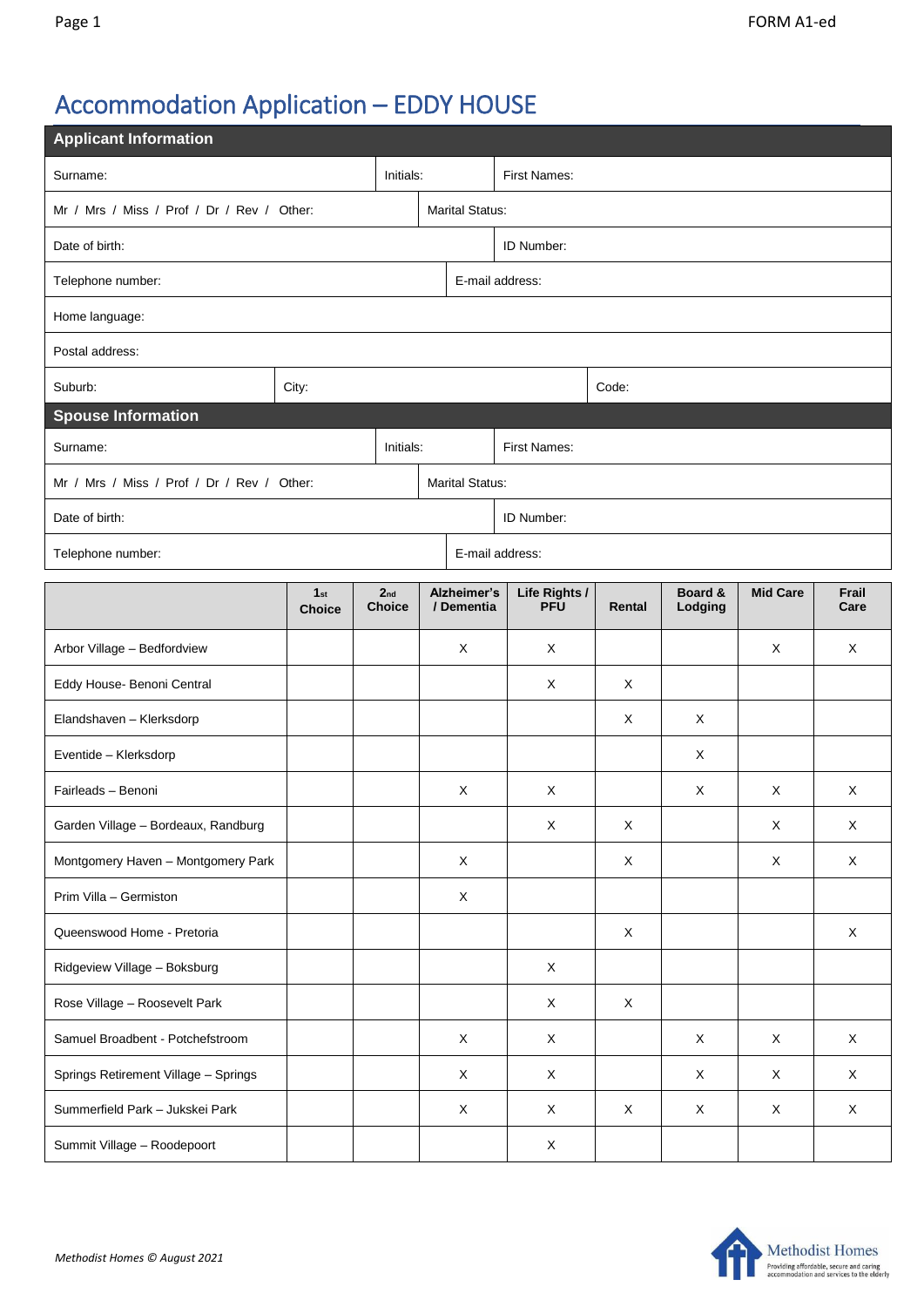| Frail Care & Mid Care Room Size (Please circle preference)                                                                                                                                                                                                                                                                                                                                                                                                                                                                                                                                                                                                  |                                                      |           |                   |                |  |                   |  |                   |  |
|-------------------------------------------------------------------------------------------------------------------------------------------------------------------------------------------------------------------------------------------------------------------------------------------------------------------------------------------------------------------------------------------------------------------------------------------------------------------------------------------------------------------------------------------------------------------------------------------------------------------------------------------------------------|------------------------------------------------------|-----------|-------------------|----------------|--|-------------------|--|-------------------|--|
| Single                                                                                                                                                                                                                                                                                                                                                                                                                                                                                                                                                                                                                                                      |                                                      |           | 2-bed Shared      |                |  | Multi-ward Shared |  |                   |  |
| Rental Accommodation Size & Type (Please circle preference)                                                                                                                                                                                                                                                                                                                                                                                                                                                                                                                                                                                                 |                                                      |           |                   |                |  |                   |  |                   |  |
| Bedsitter/Bachelor                                                                                                                                                                                                                                                                                                                                                                                                                                                                                                                                                                                                                                          | Full Board & Lodging                                 | 1 Bedroom |                   |                |  | 2 Bedroom         |  | 3 Bedroom         |  |
|                                                                                                                                                                                                                                                                                                                                                                                                                                                                                                                                                                                                                                                             | Life Rights/PFU Unit Size (Please circle preference) |           |                   |                |  |                   |  |                   |  |
| Bedsitter/Bachelor                                                                                                                                                                                                                                                                                                                                                                                                                                                                                                                                                                                                                                          | 1 Bedroom Flat                                       |           | 1 Bedroom Cottage | 2 Bedroom Flat |  | 2 Bedroom Cottage |  | 2 Bedroom & Study |  |
| <b>COMMENTS:</b>                                                                                                                                                                                                                                                                                                                                                                                                                                                                                                                                                                                                                                            |                                                      |           |                   |                |  |                   |  |                   |  |
|                                                                                                                                                                                                                                                                                                                                                                                                                                                                                                                                                                                                                                                             |                                                      |           |                   |                |  |                   |  |                   |  |
| Signature of applicant:<br>Date:<br>If this application is completed on behalf of a parent or a loved one, please provide your contact details.<br>Telephone:<br>E-mail:<br>Name:                                                                                                                                                                                                                                                                                                                                                                                                                                                                           |                                                      |           |                   |                |  |                   |  |                   |  |
| Terms<br>Care Centre Accommodation Applications require the payment of a once off non-refundable fee of R1000.<br>For Independent Living (Rental/PFU/Board & Lodging) a once-off Application Fee in the amount of R2000 is payable on<br>submission of this form. Once you take occupation at any of our homes or villages, an amount of R1000 will be credited to your<br>account in your second month of occupation.<br>The application fee is not refundable and will be forfeited should you elect to have your name removed from the waiting list.<br>Applications are open to persons of any age however, the minimum age of an occupant is 60 years. |                                                      |           |                   |                |  |                   |  |                   |  |
| Please return completed application form, together with your proof of payment and a copy of the applicants' ID by e-mail to:<br>Eddy.info@mha.co.za                                                                                                                                                                                                                                                                                                                                                                                                                                                                                                         |                                                      |           |                   |                |  |                   |  |                   |  |

**We will contact you by telephone or by e-mail to confirm receipt of your application. If you have not heard from us within 10 days of submission, please call us on 011 686 1300** 

#### **BANKING DETAILS:**

Methodist Homes For The Aged EDDY HOUSE Bank: First National Bank **Branch Code: 250655** 

Account Type: **Current Account** Account Number: **6266608 1999** 

## **NB: PLEASE USE YOUR SURNAME AND VILLAGE CHOICE AS YOUR REFERENCE (e.g. Jones-Eddy)**

| <b>FOR OFFICE USE</b>                |     |  |               |               |                  |            |  |  |  |
|--------------------------------------|-----|--|---------------|---------------|------------------|------------|--|--|--|
| Date of application:<br>Amount Paid: |     |  |               |               |                  | Unique ID: |  |  |  |
| Application Fee Paid by:             | EFT |  | <b>CHEQUE</b> | CASH          | Cash Receipt No: |            |  |  |  |
| Application Captured by:             |     |  |               | Home/Village: |                  |            |  |  |  |

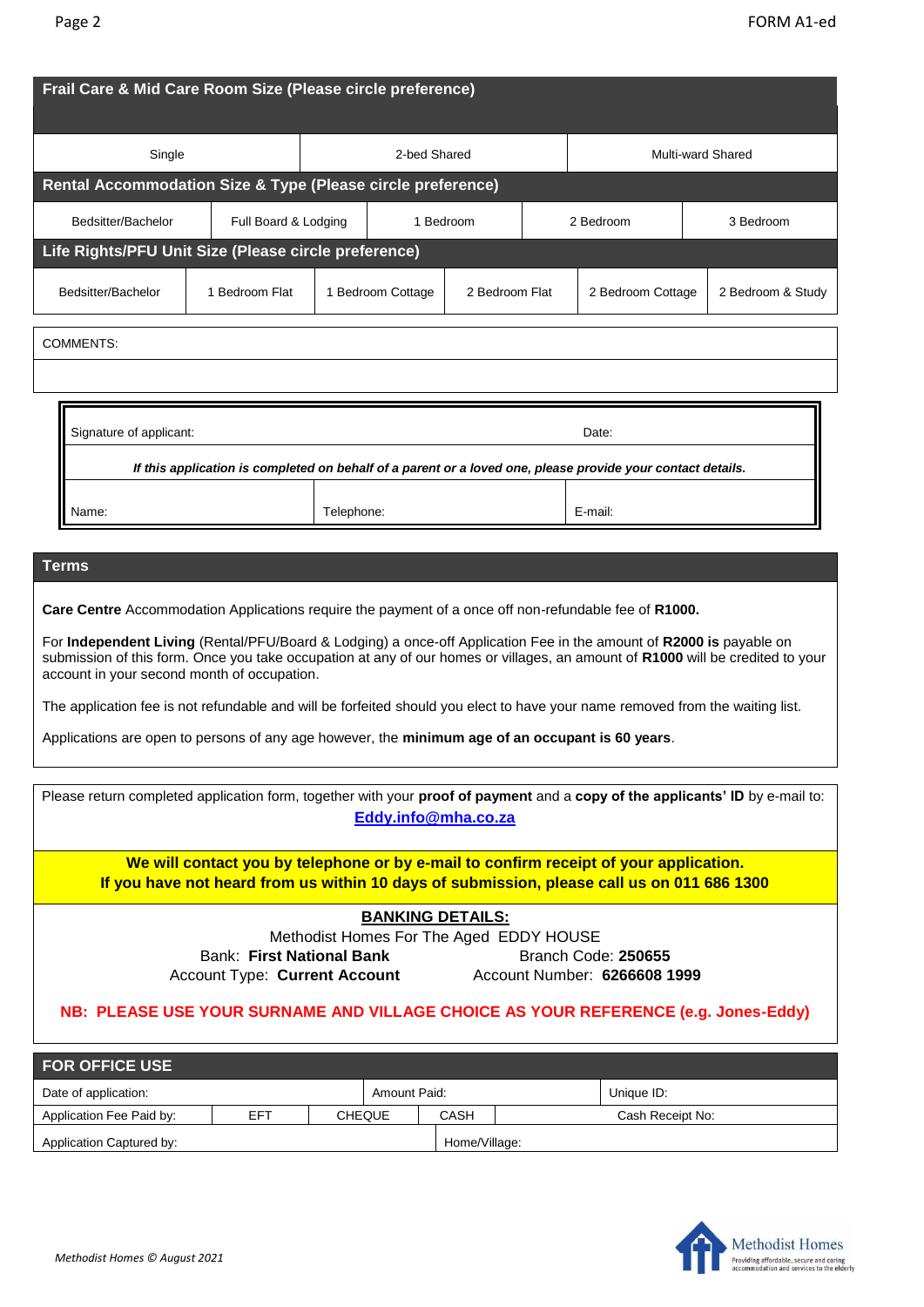Dear Resident/Potential Resident,

## **RE: POPIA NOTICE AND CONSENT TO PROCESS YOUR PERSONAL INFORMATION**

As a Resident or potential Resident to our organisation, we currently hold or will hold your personal information supplied by yourselves to our organisation.

We understand that your personal information is important to you and that you may be apprehensive about disclosing it. Your privacy is just as important to us and we are committed to safeguarding and processing your information in a lawful manner.

We also want to make sure that you understand how and for what purpose we process your information. If for any reason you think that your information is not processed in a correct manner, or that your information is being used for a purpose other than that for what it was originally intended, you can contact our Information Officer.

You can request access to the information we hold about you at any time and if you think that we have outdated information, please request us to update or correct it.

Our Information Officer's Contact Details are available from the Village Admin office.

#### Purpose for Processing your Information

We collect, hold, use and disclose your personal information mainly to provide you with access as a resident to our premises. We will only process your information for a purpose you would reasonably expect, including:

- Providing you with advice on what services we can offer you that suit your needs as requested or as prescribed by ourselves;
- To process your personal information so as to take care of you on our premises;
- To verify your identity and to conduct credit reference searches (if necessary);
- To correspond with you;
- To confirm, verify and update your details;
- To comply with any legal and regulatory requirements;

Some of your information that we hold may include, your first and last name, email address, other contact information, your title, birth date, gender, identity number and your banking details.

All personal information will be held securely and whenever we sub-contract or outsource other organisations to process any of your personal information on our behalf, we will bind these service providers by way of a Data Operator Agreement as far as this may be required.

Kind regards,

 $\mathscr{U}$ 

Carl Queiros Information Officer Methodist Homes Head Office